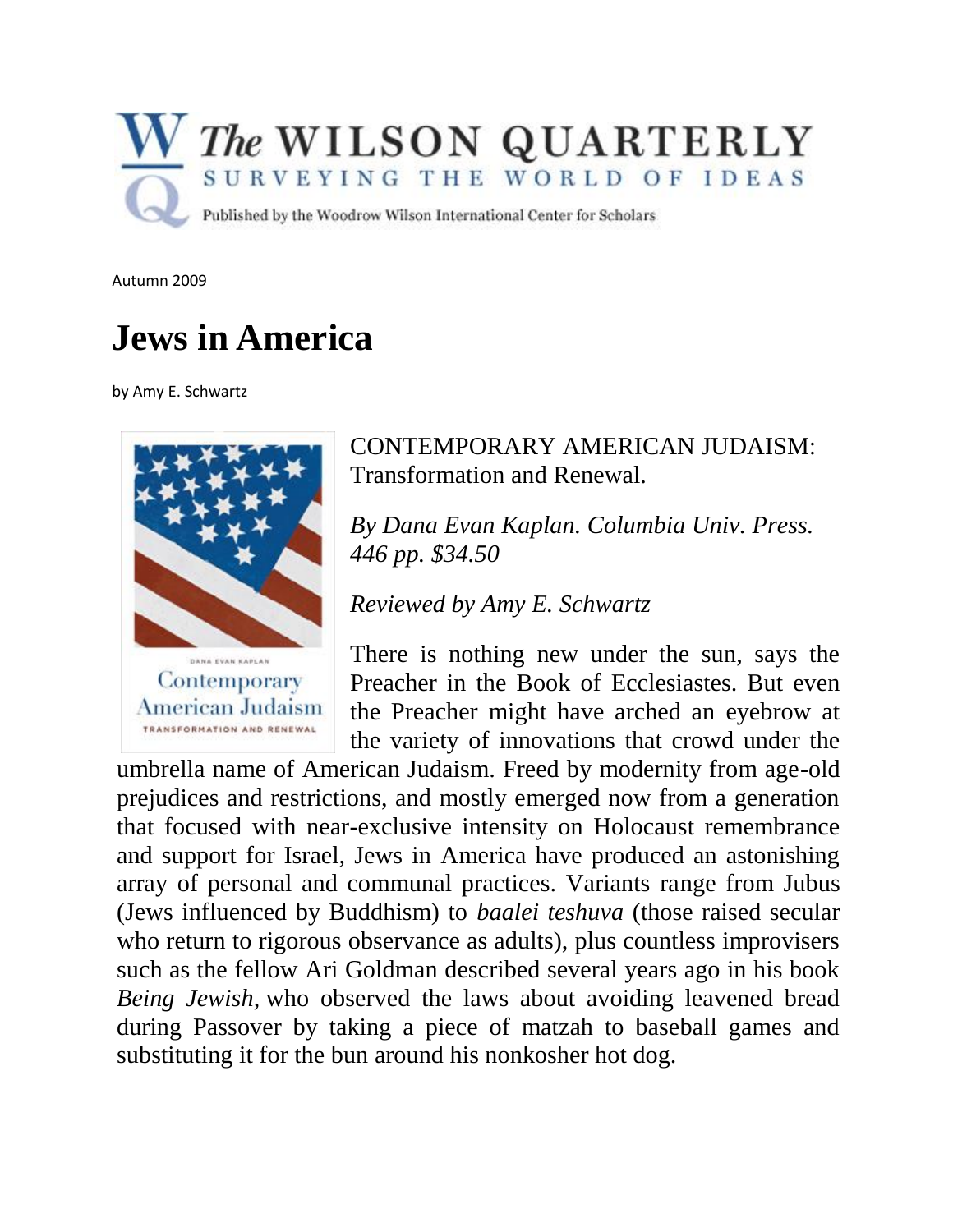Dana Evan Kaplan, a rabbi in the Reform movement, the leftmost of the three major Jewish denominations, sees broad, unifying themes in this churning disorder. American Jews, he says, internalized the country's cultural values during the 20th century. Now, as the traditional denominations and synagogue communal structures fade, those values have powered the revival of Jewish identity and practice among America's roughly six million Jews through distinctively American quests for individual spiritual fulfillment.

This is not a new idea, but Kaplan's survey of the landscape is enhanced by some unexpected examples. He traces the influence of basic civic values such as choice and individualism, particular political values such as feminism and environmentalism, and subtler Christian cultural inflections such as a preference for a publicly proclaimed spirituality— "peak moments," often in public, of accepting God in the heart—over the traditional Jewish spirituality arising from adherence to commandments and membership in the community. This preference for moments of public commitment, he suggests, helps account for the increased prominence of life cycle milestones such as the bar mitzvah.

Kaplan's gallery of American-inflected Jewish innovators is entertaining and mostly illuminating, though his sympathy for some of the wackier ones may outdistance the reader's. There are "adventure rabbis" who seek to give their congregants Jewish spiritual experiences through hiking and kayaking expeditions, "aboriginal" Jews striving to incorporate Native American practices, "God-is-a-verb" mystics who link Jewish faith to social activism, and Web surfing Lubavitcher Hasidim whose 18th-century worldview has proved surprisingly compatible with high-tech outreach techniques. (These include the Mitzvah Mobile, which cruises city streets seeking Jews who might like to fulfill a mitzvah, or commandment, and innumerable Web sites offering practical information on ritual requirements.)

Kaplan ascribes to egalitarianism and individualism some developments not hitherto seen as especially spiritual—for instance, the Reform